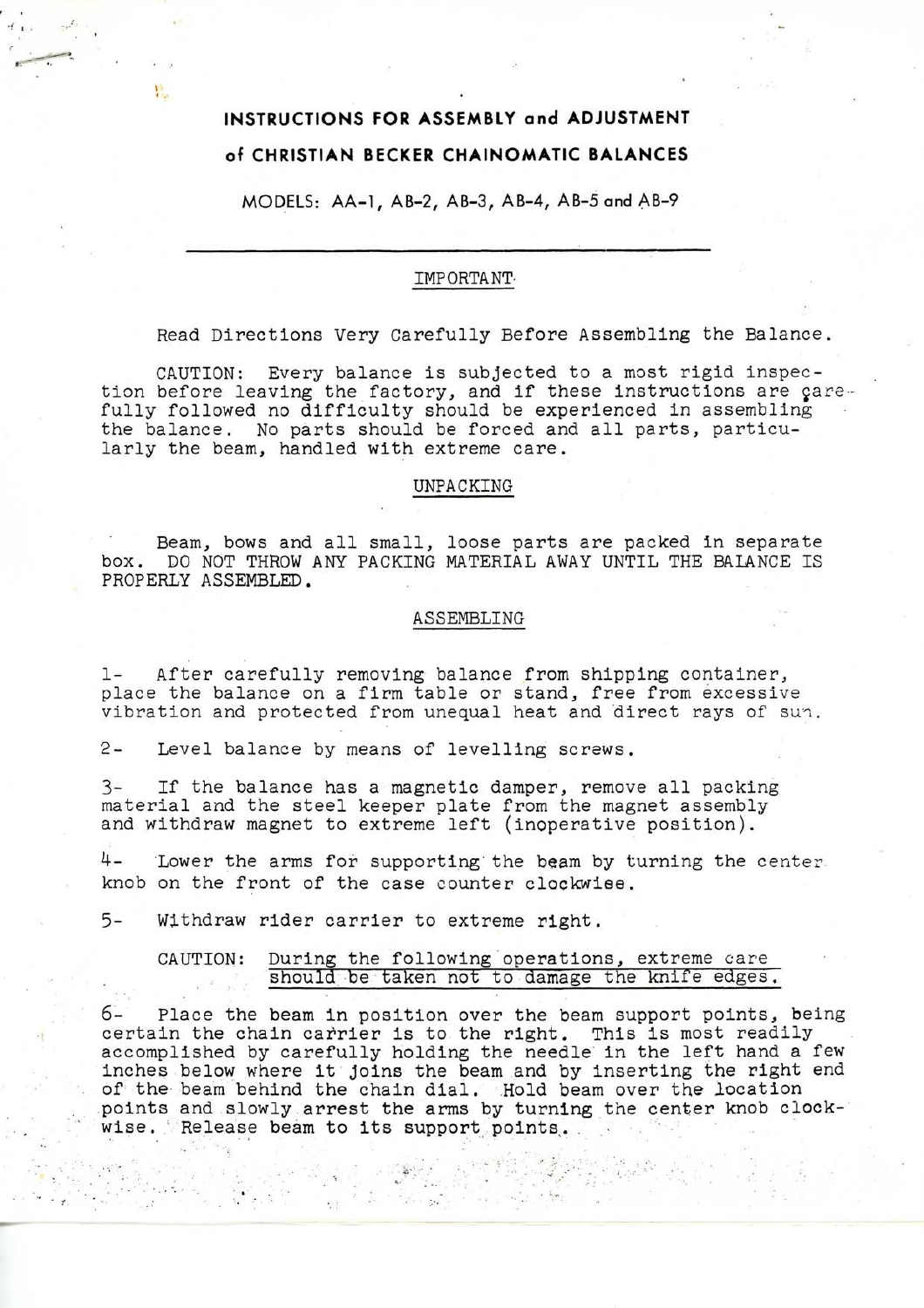7- The indicator should now point at the center line on the index plate. On balances with the movable index (Auto-Dex), bring the center line of the index into coincidence with indicator by applying a slight outward pressure on the right knob on the front of the case. Then holding this pressure on the knob, slowly turn until the clutch engages and the index moves. When the knob is released, the clutch will automatically disengage. If, in assembling the balance, the indicator becomes bent, remove the beam before attempting to straighten it. When the balance leaves the factory, gravity weight on the indicator is set for rated sensitivity and should NOT be disturbed.

8- Place the stirrups in position with hook openings to the front. The stirrup marked with one mark should be on the left side and the one marked with two marks on the right side. The marks should always face the operator. Be certain the hook is properly positioned and centered on the stirrup frame. There is a special notch at the center of the frame to accommodate the hook eyelet.

9- Insert pan arrest plungers in grommets or plunger receptacle. One mark on the stem of the plunger indicates the left plunger, while two marks on the stem indicate the right plunger. Be certain the plunger stems are clean and that no dust or dirt has accumulated in the plunger receptacles. Dust or dirt is readily removed by inserting a pipe cleaner, or similar device, into the plunger receptacle.

10- Turn the left knob (pan arrest knob) counter clockwise. Hang the bows on the stirrup hooks. The bow with one mark near the su :pension point should be on the left and the one with two marks or the right. The marks should always face the operator. Turn pan arrest knob clockwise.

11- The pans should now rest equally on the pan arrest pads. If not in the correct position, the pointer will have a lateral "kick" when the beam is dearrested. To remove this kick, equalize the height by turning the adjustable screws in the pan arrest plungers. This equalization of height may be accomplished by lowering the higher pad slightly and by raising the lower pad slightly.

12- Insert the crank (which will be found in the beam box that accompanies the balance) in the lower right side of the case.

### INSTRUCTIONS FOR ASSEMBLING DIAL CHAIN

NOTE: The dial chain assembly is composed of three parts.

- 1- The weighing chain (with stirrup attached)
- 2- The tension weight
- 3- The tracking chain (with cylindrical plug attached)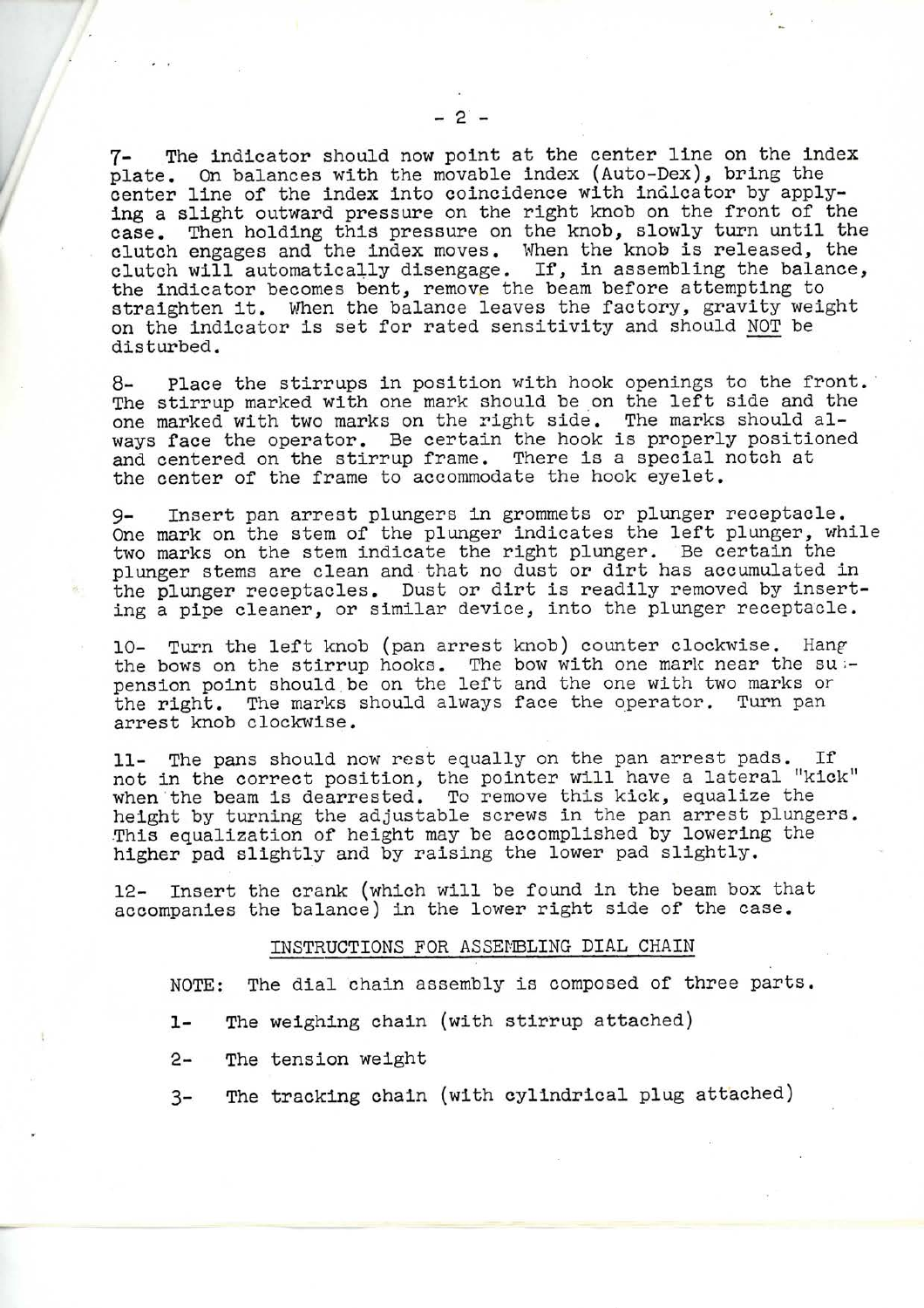1- Assemble weighing chain to beam.

,

Hang chain stirrup from chain carrier knife on right side of beam - white dot facing towards operator.

- 2- Assemble tracking chain to chain dial
	- a- Turn dial counter clockwise as far as possible. (See attached drawing).
	- b- Insert tracking chain plug into hole on periphery of wheel.
	- c- Thread chain over chain guide located at left end of top cover; add weight to chain to maintain chain tension, hanging either hook of weight on diamond-shaped link.

Run tension weight up and down several times to relieve any twist which may exist in chain.

4- Run small straight object behind weighing chain to remove twist.

5- Connect bottom end of weighing chain to tension weight - hang diamond shaped link on tension weight hook.

NOTE: Any adjustment of chain carrier should not be necessary and should never be attempted without detailed directions from the Christian Becker Division.

Place beam weight in 0 notch of beam. With the balance open allow about one hour for all parts of the instrument to acquire the room temperature. Dearrest the balance to determine if it is in equilibrium. If the balance is not in equilibrium, adjust with the star nut on the end of the beam until the indicator is within two or three divisions of 0 on the index plate. Rotate the chain dial until the balance is in equilibrium Bring the 0 of the vernier into coincidence with the 0 of the dial by turning the chain dial vernier adjuster knob at the top right side of the case. This adjustment for equilibrium can be done quickly while the beam is swinging and the case is closed, resulting in a great saving of time .

### USE OF THE MAGNETIC DAMPER

1- Examine the magnet by looking down thru the top of the case and remove any dust or foreign matter from its gap.